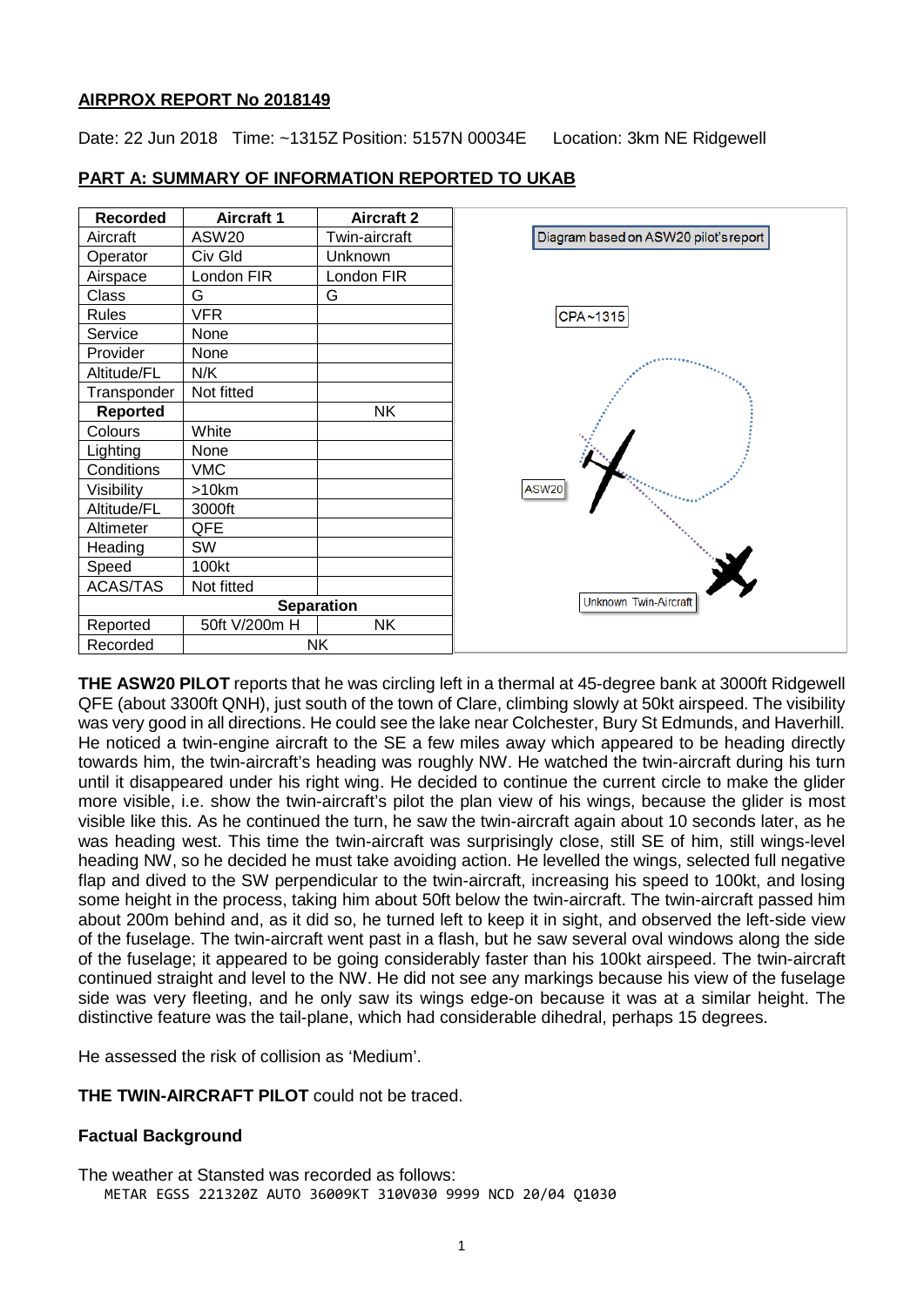#### **Analysis and Investigation**

### **UKAB Secretariat**

Neither aircraft could be seen on radar replays at or near the reported CPA. The radar was reviewed from 1145hrs to 1653hrs as per the ASW20 pilots reported times of flight, but there were no aircraft displaying on the radar replay. Unfortunately, the ASW20 pilot did not activate the ASW20's flightlogger and therefore there is no record of the aircraft's actual route, timings and heights.

The ASW20 and unknown twin-aircraft pilots shared an equal responsibility for collision avoidance and not to operate in such proximity to other aircraft as to create a collision hazard<sup>[1](#page-1-0)</sup>. If the incident geometry is considered as converging then the unknown twin-aircraft pilot was required to give way to the  $ASW20<sup>2</sup>$  $ASW20<sup>2</sup>$  $ASW20<sup>2</sup>$ .

### **Summary**

An Airprox was reported when an ASW20 and an unknown twin-aircraft flew into proximity at about 1315hrs on Friday 22<sup>nd</sup> June 2018. The ASW20 pilot was operating under VFR in VMC and not in receipt of a service. The unknown twin-aircraft pilot could not be traced.

# **PART B: SUMMARY OF THE BOARD'S DISCUSSIONS**

Information available consisted of a report from the pilot of the ASW20.

The Board began by discussing actions of the ASW20 pilot. He had seen the twin-aircraft a few miles away whilst orbiting in a thermal and had decided to continue to orbit to present a more visible profile to the twin-aircraft. When he completed the turn, he re-sighted the twin-aircraft significantly closer and, believing that the twin-aircraft pilot had not seen the ASW20, decided to take avoiding action to increase the separation between the aircraft. Some members wondered whether the ASW20 pilot could have acted earlier to roll out of the thermal on first sighting the twin and thus away from its track until it had passed clear. The BGA member countered this by explaining that the actions of the glider pilot were normal; if you see the other aircraft early enough, first make yourself more visible and then, if the other pilot is not seen to be altering course to avoid, carry out avoiding action to ensure the aircraft are suitably separated. The other members agreed that this was a sound procedure if you could keep the other aircraft in sight, but that continuing to orbit when blind to the other aircraft bore its own risks. The BGA member acknowledged this and the Board all agreed that there was a fine balance of judgement to be made on when to react versus maintaining a predictable track to which the other pilot could give way. It was also fair to say that, had the ASW20 pilot stopped orbiting when head- or tail-on to the twin then he would have become less visible to the twin-aircraft's pilot due to the small cross-section of his glider.

The Board then turned to the twin-aircraft. The UKAB inspector explained that the height of the reported Airprox meant that the twin-aircraft would normally be expected to be visible on the radar replays, both primary and, if the aircraft was transponding, with secondary returns. The ASW20 pilot had not activated his flight-logger and therefore the inspector's radar replay review was based only on approximate positions and times. Nevertheless, he had conducted a wide search of the immediate area to that described with no evident success. Some members wondered whether the glider pilot had mistaken the date or time of the occurrence given that a twin would certainly expect to paint at least a primary return on radar. Although the Board understood the difficulty in tracing the second aircraft when there was very limited information, they were disappointed nonetheless that they could not gain the twin pilot's perspective of the incident.

The Board then turned to the cause of the Airprox. They quickly agreed that the main barrier to mid-air collision in Class G airspace was good lookout. Noting that the ASW20 pilot had seen the twin-aircraft

l

<span id="page-1-0"></span><sup>1</sup> SERA.3205 Proximity.

<span id="page-1-1"></span><sup>2</sup> SERA.3210 Right-of-way (c)(2) Converging.